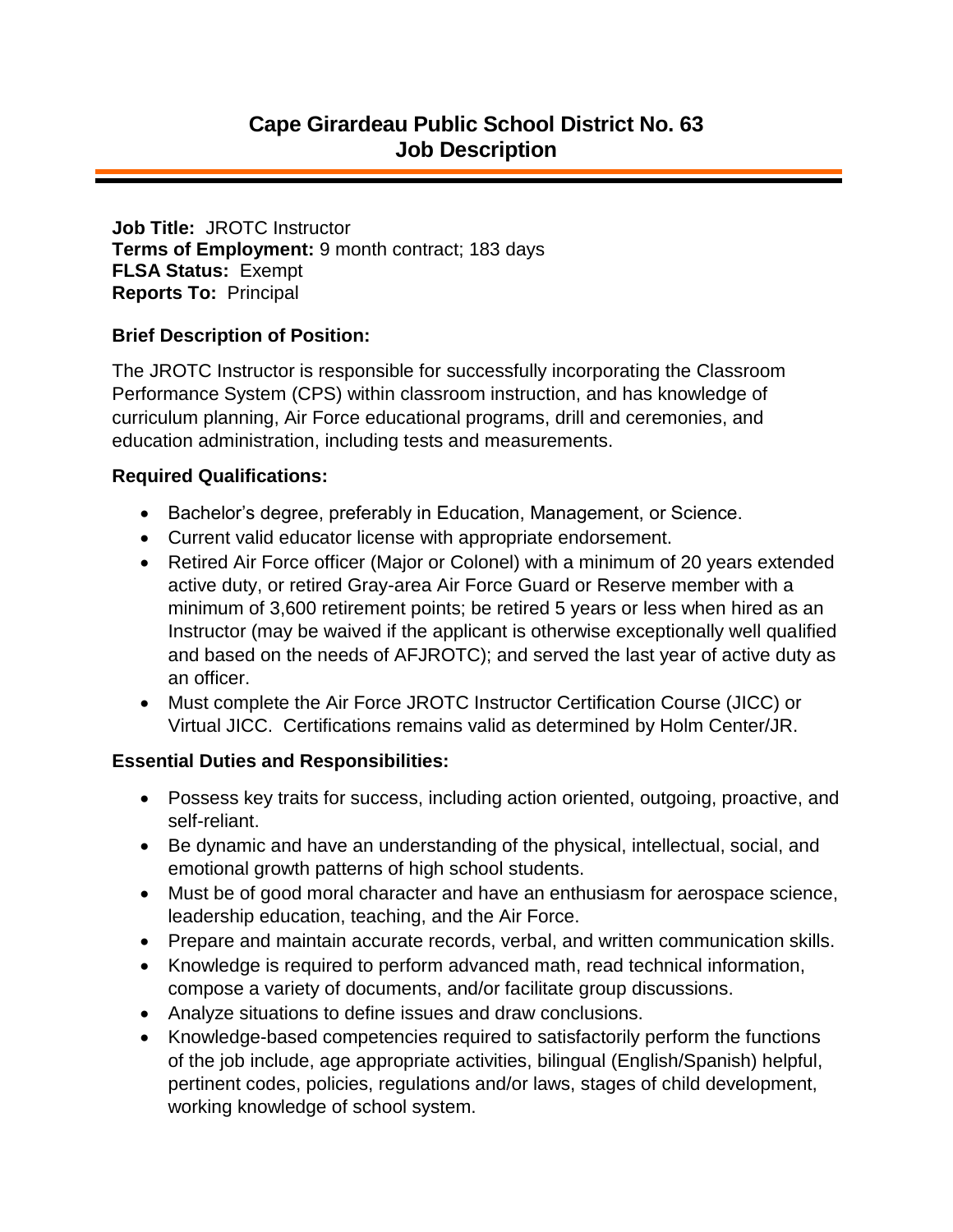- Ability to schedule activities, meetings, and/or events.
- Gather, collate, and/or classify data.
- Consider a number of factors when using equipment.
- Flexibility is required to work with others in a wide variety of circumstances.
- Analyze data utilizing defined but different processes.
- Operate equipment using a variety of standardized methods.
- Ability to work with a diversity of individuals and/or groups, work with data of varied types and/or purposes, and utilize a variety of job related equipment.
- Problem solving is required to analyze issues and create action plans.
- Problem solving with data frequently requires independent interpretation of guidelines, and problem solving with equipment is moderate.
- Specific ability-based competencies required to satisfactorily perform the functions of the job include, adapting curriculum to meet needs of students, adapting to changing work priorities, addressing the learning styles of students, assessing learning outcomes achieved by students communicating with students, creating and maintaining climate of respect, implementing activities that promote student learning, implementing classroom management techniques, maintaining confidentiality, meeting deadlines and schedules, planning instructional goals/outcomes for students, setting priorities, utilizing current technology, working as part of a team, working with detailed information/data, working with frequent interruptions.
- Administrative, logistical, and financial support tasks are shared by all Instructors as additional duties.

## Aerospace Science Instructor NCO (ASI)

- In each unit, a noncommissioned officer is employed as an ASI to complete the unit's basic complement of Instructors. The ASI's major task is to assist in managing the various aspects of the AFJROTC program at the unit, to include teaching academic classes as determined by the SASI. The ASI is supervised by and reports directly to the SASI.
- The ASI assists with the instruction of students and the operation of the unit as outlined in paragraphs 1.2.1.1.11 through 1.2.1.1.22, and other duties as directed by the SASI.
- Although ASI primary Instructor duties are usually associated with leadership education, the ASI may also teach aerospace science subjects, if qualified and not prohibited by federal state, or school policy.
- Schools usually assign the ASI as the unit's military property custodian (MPC).
- Can successfully incorporate the CPS within classroom instruction, and has knowledge of curriculum planning, Air Force educational programs, drill and ceremonies, and educational administration, including tests and measurements.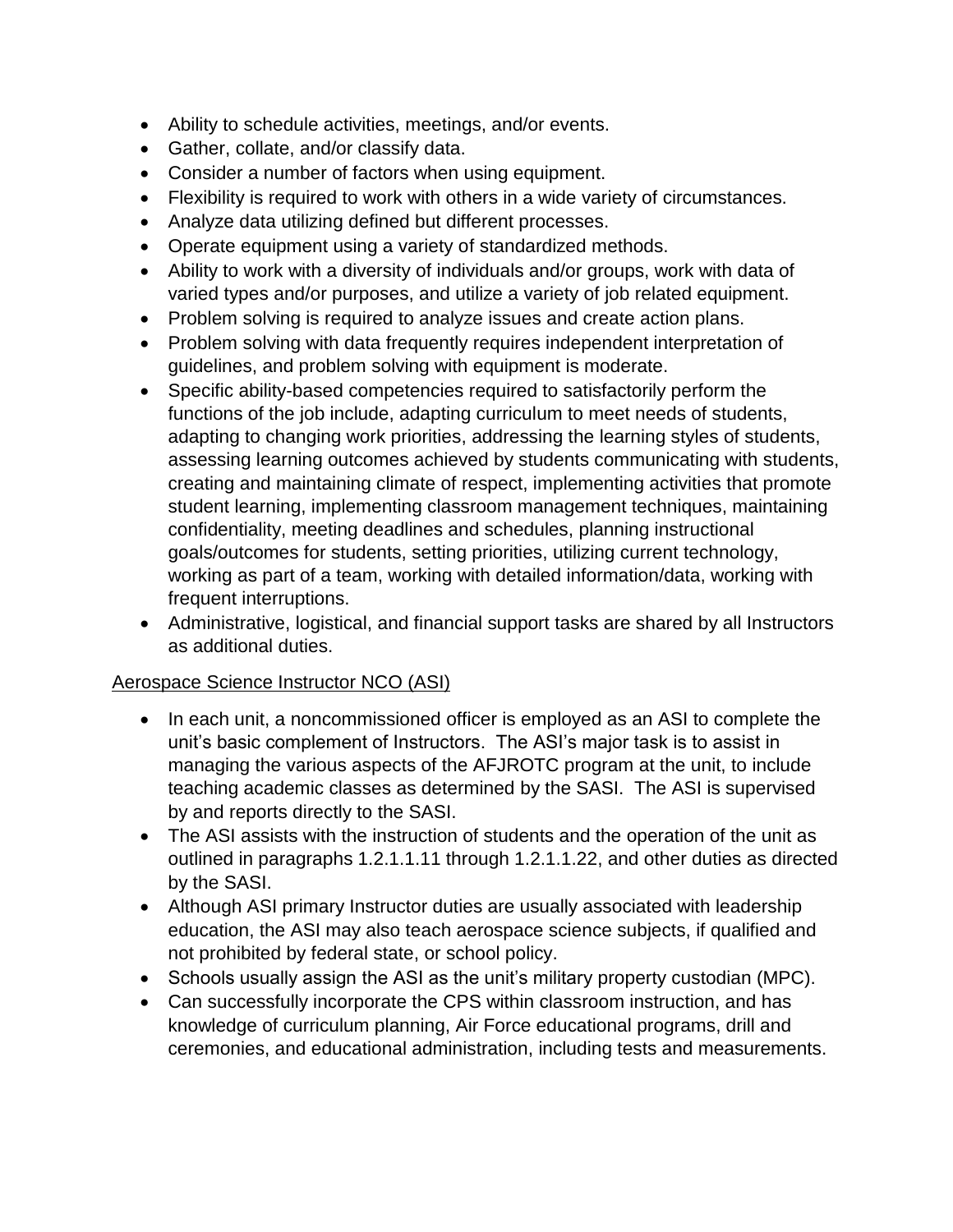# Senior JROTC Instructor (SASI)

- Reports directly to the Principal (or designated equivalent representative) and ensures applicable instructions are compiled with and the unit is operated in an efficient, military manner.
- Designated as a department head (or equivalent) at the school and acts as the unit commander providing overall AFJROTC program management, direction and oversight to assisting program Instructors (ASI) and cadet membership programs and activities.
- Confers with Teachers, parents, U.S. Air Force and/or appropriate community agency personnel for the purpose of assisting in evaluation of students' progress and/or implementing students' objectives.
- Implements aerospace science and/or subject specific programs for the purpose of meeting the U.S. Air Force guidelines.
- Instructs students enrolled in program for the purpose of meeting JROTC requirements.
- Maintains classroom equipment, student files, records, etc. for the purpose of ensuring availability of items as may be required.

# **Marginal Job Functions**

- Adaptability to performing a variety of duties, often changing from one task to another.
- Adaptability to accepting responsibility for the direction, control, or planning of an activity.
- Adaptability to dealing with students.
- Adaptability to making generalizations, evaluations, or decisions based on sensory or judgmental criteria.
- Have strong written, verbal, presentation, and interpersonal skills.
- Demonstrate personal characteristics expected of all Cape Girardeau Public Schools employees.
- Perform other duties as assigned by the Principal
- Demonstrate English proficiency in oral and written English.
- Complete Employment Intention Form annually.
- Review the Employee Handbook and complete safety training each school year by October 31.
- Routinely review your Cape Girardeau Public Schools system email.
- Display your ID badge in a visible location at all times when providing services for Cape Girardeau Public Schools.
- Enter absence information timely via SISFIN Employee Portal.
- Non-certified hourly employees are required to clock in/out daily to accurately record time worked.
- Meet the necessary health and physical qualifications.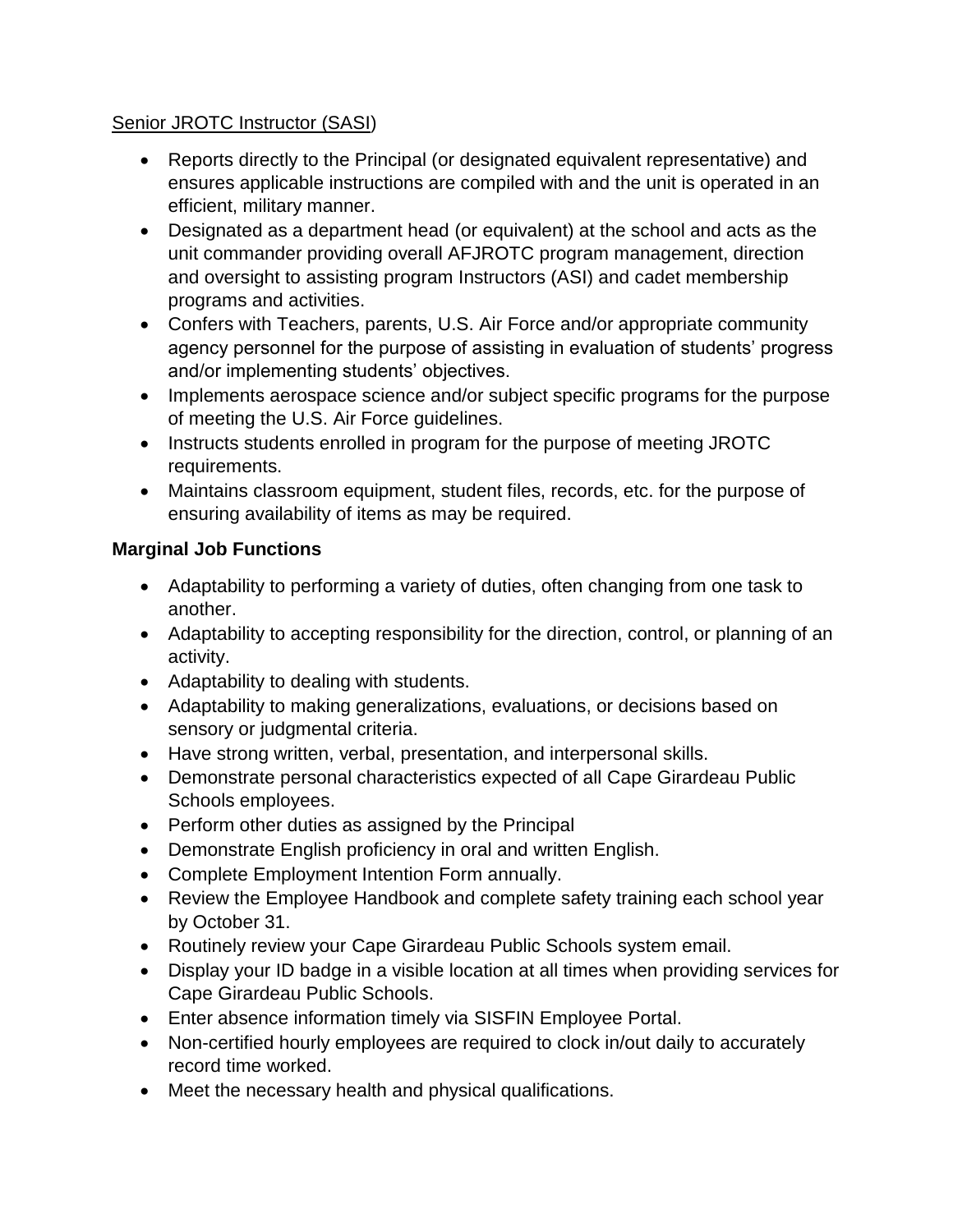Complete satisfactory background checks as required by the Missouri State Department of Elementary and Secondary and state law.

## **Equipment/Tools**

Computer, copy machine, facsimile, JROTC equipment, Microsoft Office, telephone, uniforms

## **Physical Demands/Environmental Factors:**

Average (lift 25 lbs. up to 60 lbs.), Occasional (over 15% and up to 40% of the time). Classroom environment. Working outdoors dealing with weather elements (i.e. sun, wind, rain, snow). Other physical demands that may be required are as follows,

- Lifting
- Carrying
- Pushing
- Pulling
- Climbing
- Balancing
- Stooping
- Kneeling
- Crouching
- Crawling
- Significant fine finger dexterity

## **Physical Examination Required**

Post Offer Employment, Drug Test

## **Training Requirements**

Alcohol/Drug Screening Guidelines, Bloodborne Pathogen Exposure Prevention, Drug Free Workplace, Employee Handbook, FERPA, Fire Extinguisher Safety, Hazard Communication-Right to Know, Sexual Harassment, Technology Responsible Use Policy, Youth Suicide